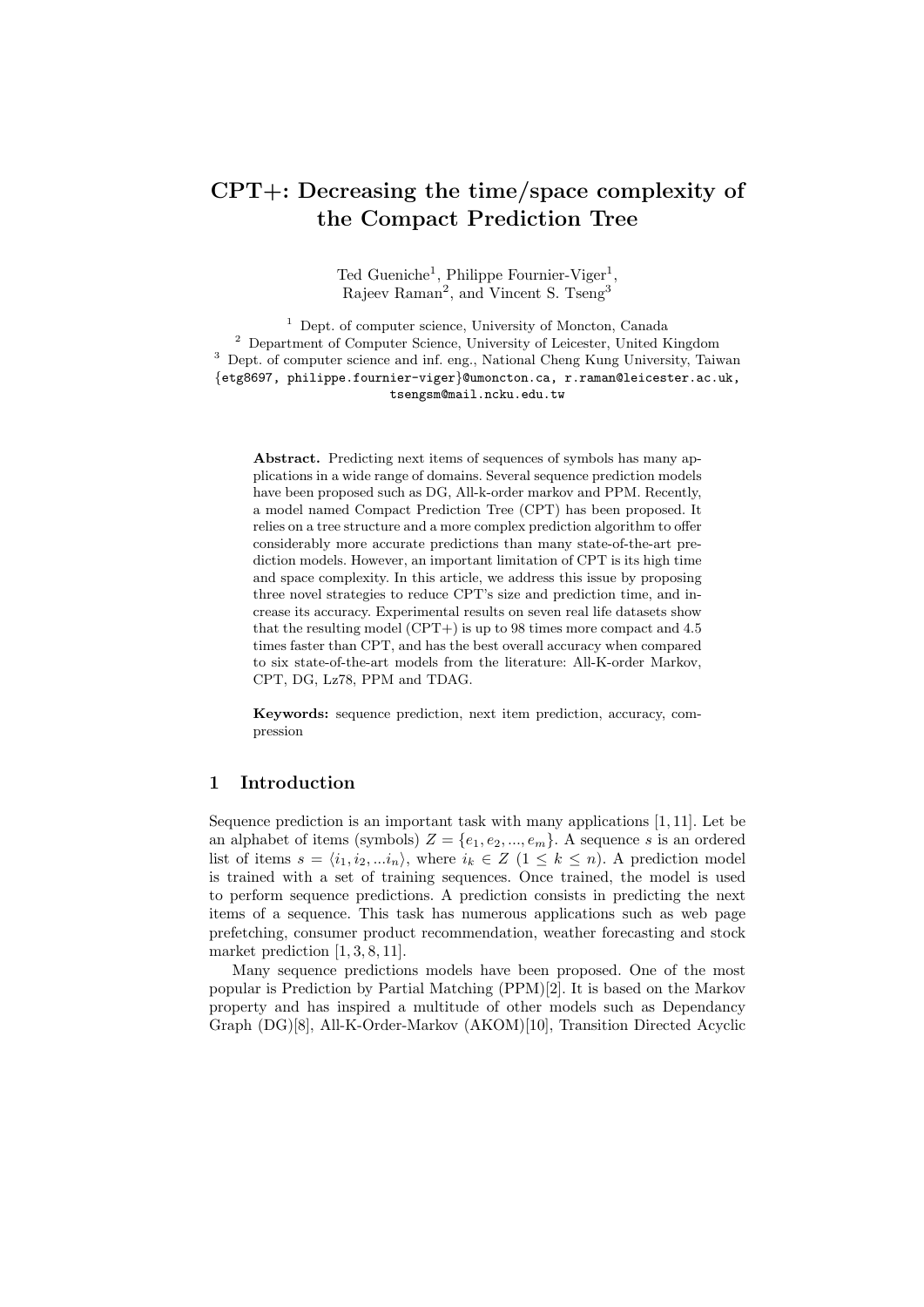Graph (TDAG)[7], Probabilistic Suffix Tree (PST)[1] and Context Tree Weighting (CTW)[1]. Although, much work has been done to reduce the temporal and spatial complexity of these models (e.g.  $[1,3]$ ), few work attempted to increase their accuracy. Besides, several compression algorithms have been adapted for sequence predictions such as LZ78 [12] and Active Lezi [4]. Moreover, machine learning algorithms such as neural networks and sequential rule mining have been applied to perform sequence prediction [6, 11].

However, these models suffer from some important limitations [5]. First, most of them assume the Markovian hypothesis that each event solely depends on the previous events. If this hypothesis does not hold, prediction accuracy using these models can severely decrease [5, 3]. Second, all these models are built using only part of the information contained in training sequences. Thus, these models do not use all the information contained in training sequences to perform predictions, and this can severely reduce their accuracy. For instance, Markov models typically considers only the last  $k$  items of training sequences to perform a prediction, where  $k$  is the order of the model. One may think that a solution to this problem is to increase the order of Markov models. However, increasing the order of Markov models often induces a very high state complexity, thus making them impractical for many real-life applications [3].

CPT[5] is a recently proposed prediction model which compress training sequences without information loss by exploiting similarities between subsequences. It has been reported as more accurate than state-of-the-art models PPM, DG, AKOM on various real datasets. However, a drawback of CPT is that it has an important spatial complexity and a higher prediction time than these models. Therefore, an important research problem is to propose strategies to reduce the size and prediction time of CPT. Reducing the spatial complexity is a very challenging task. An effective compression strategy should provide a huge spatial gain while providing a minimum overhead in terms of training time and prediction time. Furthermore, it should also preserve CPT's lossless property to avoid a decrease in accuracy. Reducing prediction time complexity is also very challenging. An effective strategy to reduce prediction time should access as little information as possible for making predictions to increase speed but at the same time it should carefully select this information to avoid decreasing accuracy.

In this paper, we address these challenges by proposing three strategies named FSC (Frequent Subsequence Compression), SBC (Simple Branches Compression) and PNR (Prediction with improved Noise Reduction). The two first strategies are compression strategies that reduce CPT size by up to two orders of magnitude while not affecting accuracy. The third strategy reduces the prediction time by up to 4.5 times and increases accuracy by up to 5%. This paper is organized as follows. Section 2 introduces CPT. Sections 3 and 4 respectively describes the two compression strategies (FSC and SBC) and the prediction time reduction strategy (FNR). Section 5 presents an experimental evaluation of each strategy on seven real datasets against five state-of-the-art prediction models. Finally, Section 6 draws conclusion.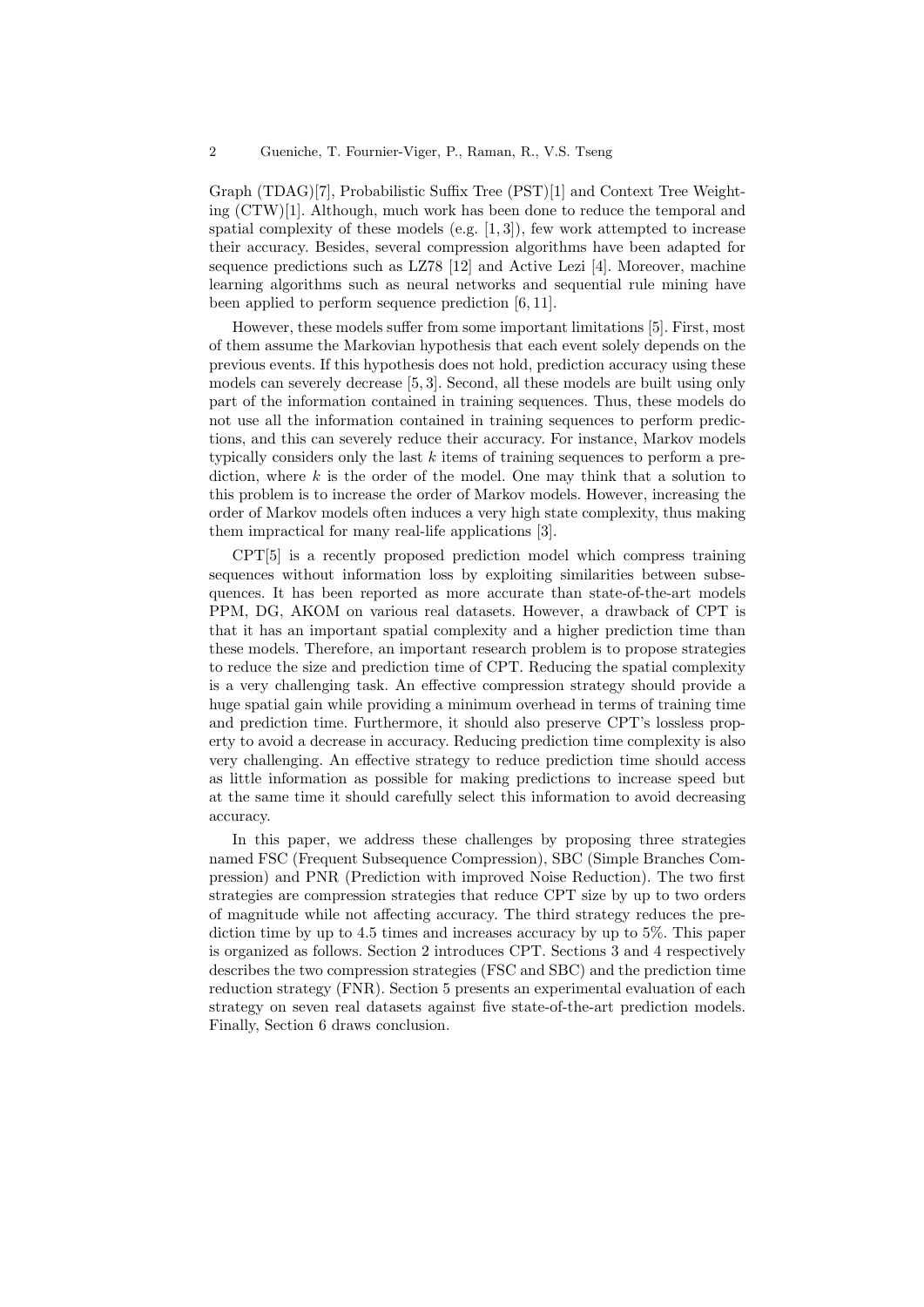# 2 Compact Prediction Tree

The Compact Prediction Tree (CPT) is a recently proposed prediction model [5]. Its main distinctive characteristics w.r.t to other prediction models are that (1) CPT stores a compressed representation of training sequences with no loss or a small loss and (2) CPT measures the similarity of a sequence to the training sequences to perform a prediction. The similarity measure is noise tolerant and thus allows CPT to predict the next items of subsequences that have not been previously seen in training sequences, whereas other proposed models such as PPM and All-K-order-markov cannot perform prediction in such case.

The training process of CPT takes as input a set of training sequences and generates three distinct structures: (1) a Prediction Tree (PT), (2) a Lookup Table (LT) and (3) an Inverted Index. During training, sequences are considered one by one to incrementally build these three structures. For instance, Fig. 1 illustrates the creation of the three structures by the successive insertions of sequences  $s_1 = \langle A, B, C \rangle$ ,  $s_2 = \langle A, B \rangle$ ,  $s_3 = \langle A, B, D, C \rangle$ ,  $s_4 = \langle B, C \rangle$  and  $s_5 =$  $\langle E, A, B, A \rangle$ , where the alphabet  $Z = \{A, B, C, D, E\}$  is used. The *Prediction* 



Fig. 1. Building CPT structures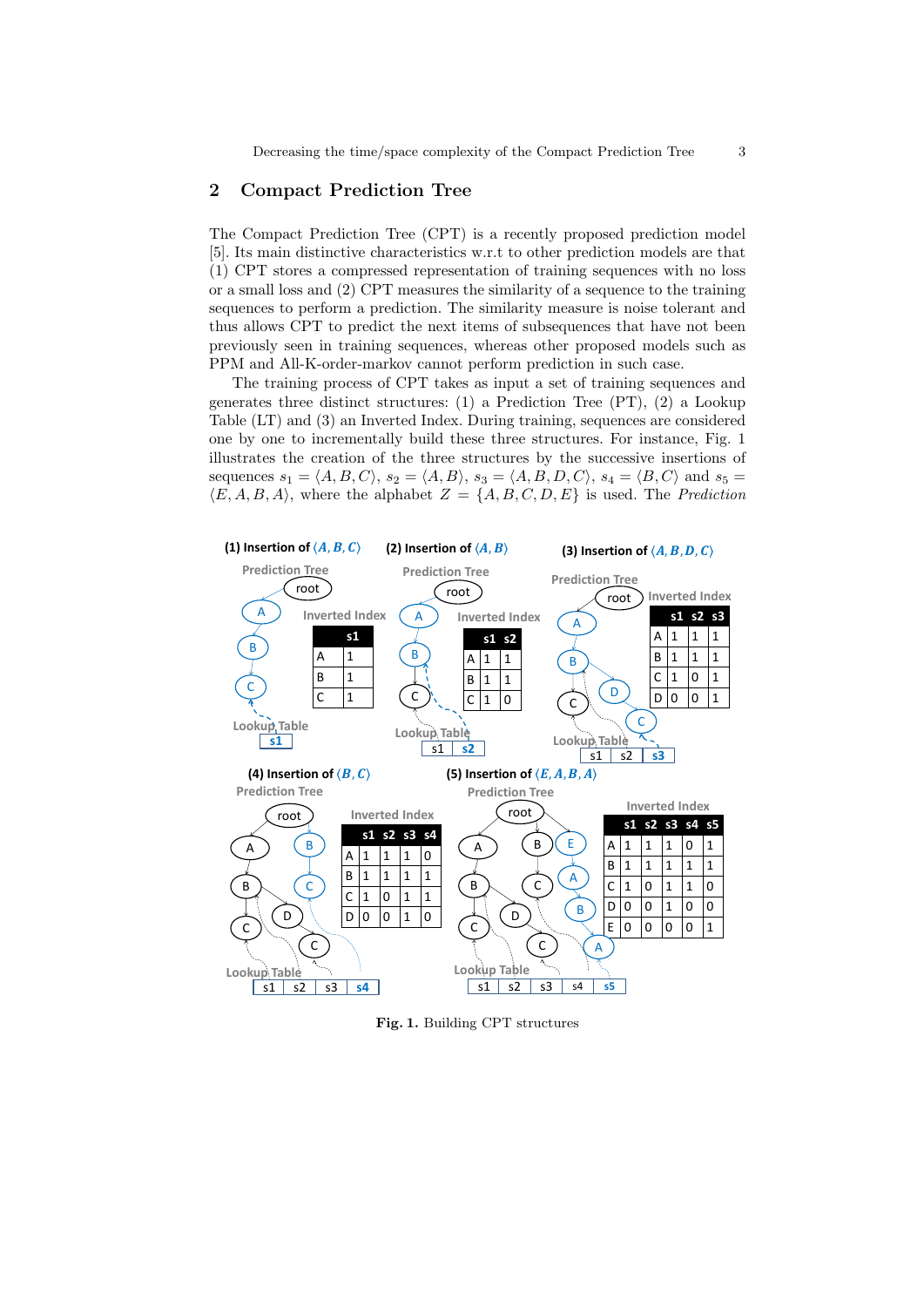Tree is a type of *prefix tree* (aka *trie*). It contains all training sequences. Each tree node represents an item and each training sequence is represented by a path starting from the tree root and ending by an inner node or a leaf. Just like a prefix tree, the prediction tree is a compact representation of the training sequences. Sequences sharing a common prefix share a common path in the tree. The Lookup Table is an associative array which allows to locate any training sequences in the prediction tree with a constant access time. Finally the Inverted Index is a set of bit vectors that indicates for each item i from the alphabet  $Z$ , the set of sequences containing  $i$ .

CPT's prediction process relies on the three aforementioned data structures. For a sequence  $s = \langle i_1, i_2, \ldots i_n \rangle$  of n elements, the suffix of s of size y with  $1 \leq$  $y \leq n$  is defined as  $P_y(s) = \langle i_{n-y+1}, i_{n-y+2} \dots i_n \rangle$ . Predicting the next items of s is performed by identifying the sequences similar to  $P_y(s)$ , that is the sequences containing all items in  $P_y(s)$  in any order. The suffix length is a parameter similar to the model's order of All-k-order Markov and DG. Identifying the optimal value is done empirically by starting with a length of 1. CPT uses the consequent of each sequence similar to s to perform the prediction. Let  $u = \langle j_1, j_2, ... j_m \rangle$  be a sequence similar to  $s$ . The *consequent* of  $u$  w.r.t to  $s$  is the longest subsequence  $\langle j_v, j_{v+1}, ... j_m \rangle$  of u such that  $\bigcup_{k=1}^{v-1} \{j_k\} \subseteq P_y(s)$  and  $1 \le v \le m$ . Each item found in the consequent of a similar sequence of s is stored in a data structure called Count Table (CT). The count table stores the support (frequency) of each of these items, which is an estimation of  $P(e|P_y(s))$ . CPT returns the most supported item(s) in the  $CT$  as its prediction(s).

The similarity measure in CPT is initially strict for each prediction task but is dynamically loosened to ignore noise. Identifying similar sequences, and more particularly the noise avoidance strategy of CPT, is very time consuming and account for most of CPT's prediction time [5]. For a given sequence, if CPT cannot find enough similar sequences to generate a prediction, it will implicitly assume the sequence contains some noise. The prediction process is then repeated but with one or more items omitted from the given sequence. CPT's definition of noise is implicit and has for sole purpose to ensure that a prediction can be made every time.

### 3 Compression Strategies

CPT has been presented as one of the most accurate sequence prediction model [5] but its high spatial complexity makes CPT unsuitable for applications where the number of sequences is very large. CPT's size is smaller than All-k-Order Markov and TDAG but a few orders of magnitude larger than popular models such as DG and PPM. CPT's prediction tree is the largest data structure and account for most of its spatial complexity. In this section, we focus on strategies to reduce the prediction tree's size.

Strategy 1 Frequent subsequence compression (FSC). In a set of training sequences, frequently occurring subsequences of items can be found. For some datasets, these subsequences can be highly frequent. The FSC strategy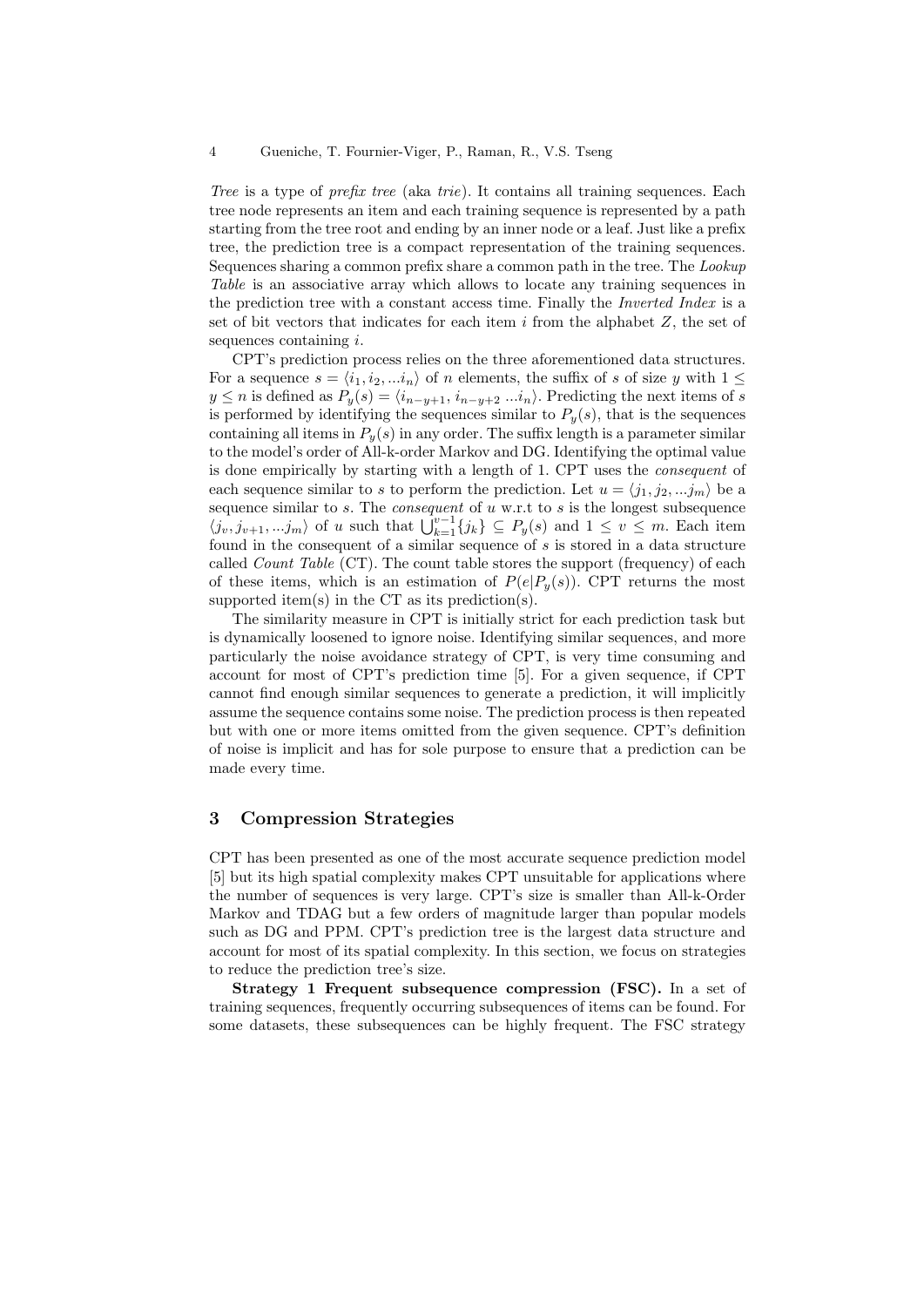identifies these frequent subsequences and replace each of them with a single item. Let be a sequence  $s = \langle i_1, i_2, ..., i_n \rangle$ . A sequence  $c = \langle i_{m+1}, i_{m+2}, ..., i_{m+k} \rangle$ is a subsequence of s, denoted as  $c \subseteq s$ , iff  $1 \le m \le m + k \le n$ . For a set of training sequences  $S$ , a subsequence d is considered a *frequent subsequence* iff  $|{t|t \in S \land d \sqsubset t}| > minsup$  for a minimum support threshold minsup defined per dataset.

Frequent subsequences compression is done during the training phase and is performed in three steps: (1) identification of frequent subsequences in the training sequences,  $(2)$  generation of a new item in the alphabet Z of items for each frequent subsequence, and (3) replacement of each frequent subsequence by the corresponding new item when inserting training sequences in the prediction tree. Identifying frequent subsequence in a set of sequences is a known problem in data mining for which numerous approaches have been proposed. In FSC, we use the well known PrefixSpan [9] algorithm. PrefixSpan is one of the most efficient sequential pattern mining algorithm. It has been adapted by incorporating additional constraints to fit the problem of sequence prediction. Subsequences have to be contiguous, larger than a minimum length  $minSize$  and shorter than a maximum length maxSize. Both minSize and maxSize are parameters of this compression strategy that are defined per application.

A new data structure, Subsequence Dictionary (DCF), is introduced to store the frequent subsequences. This dictionary associates each frequent subsequence with its corresponding item. The DCF offers a fast way to translate each subsequence into its respective item and vice-versa,  $O(1)$ . When inserting training sequences into the prediction tree, the DCF is used to replace known frequent subsequences with single items. For example, figure 2 illustrates the resulting prediction tree after applying FSC to the tree shown in Fig. 1. The frequent subsequence  $\langle A, B \rangle$  has been replaced by a new symbol x, thus reducing the number of nodes in the prediction tree. The FSC compression strategy influences the shape of the prediction tree by reducing its height and number of nodes. With respect to the prediction process, FSC only influences execution time. The additional cost is the on-the-fly decompression of the prediction tree, which is fast and non intrusive because of the DCF structure.

Strategy 2: Simple Branches Compression (SBC). Simple Branches Compression is an intuitive compression strategy that reduces the size of the prediction tree. A simple branch is a branch leading to a single leaf. Thus, each node of a simple branch has between 0 and 1 children. The SBC strategy consists of replacing each simple branch by a single node representing the whole branch. For instance, part (2) of Fig. 2 illustrates the prediction tree obtained by applying the DCF and SBC strategies for the running example. The SBC strategy has respectively replaced the simple branches  $D, C, B, C$  and  $E, x, A$ by single nodes  $DC$ ,  $BC$  and  $ExA$ . Identifying and replacing simple branches is done by traversing the prediction tree from the leafs using the inverted index. Only the nodes with a single child are visited. Since the Inverted Index and Lookup Table are not affected by this strategy, the only change that needs to be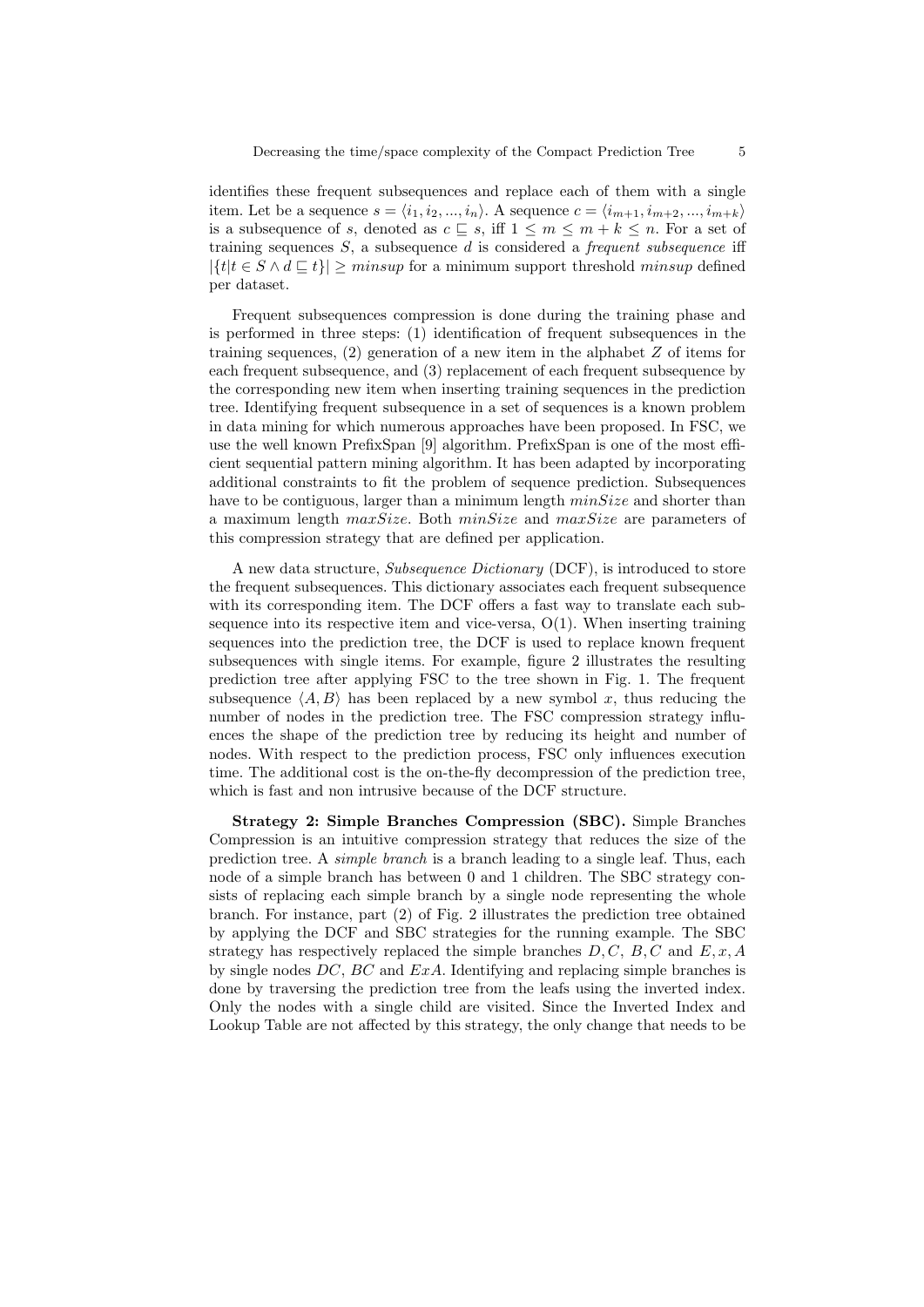

Fig. 2. Application of the FSC and SBC compression strategies

done to the prediction process is to dynamically uncompress nodes representing simple branches when needed.

# 4 Time Reduction Strategy

Strategy 3: Prediction with improved Noise Reduction (PNR). As previously explained, to predict the next item  $i_{n+1}$  of a sequence  $s = \langle i_1, i_2, ..., i_n \rangle$ , CPT uses the suffix of size y of s denoted as  $P_y(s)$  (the last y items of s), where y is a parameter that need to be set for each dataset. CPT predicts the next item of s by traversing the sequences that are similar to its suffix  $P_y(s)$ . Searching for similar sequences is very fast  $(O(y))$ . However, the noise reduction mechanism used for prediction (described in Section 2) is not. The reason is that it considers not only  $P_y(s)$  to perform a prediction, but also all subsequences of  $P_y(s)$  having a size  $t > k$ , where k is a parameter. The more y and k are large, the more subsequences need to be considered, and thus the more the prediction time increases.

For a prediction task, items in a training sequence may be considered as noise if their sole presence negatively impact a prediction's outcome. The PNR strategy is based on the hypothesis that noise in training sequences consists of items having a low frequency, where an item's frequency is defined as the number of training sequences containing the item. For this reason, PNR removes only items having a low frequency during the prediction process. Because the definition of noise used in CPT+ is more restrictive than that of CPT, a smaller number of subsequences are considered. This reduction has a positive and measurable impact on the execution time, as it will be demonstrated in the experimental evaluation (see Section 5).

The PNR strategy (Algorithm 1) takes as parameter the prefix  $P_y(s)$  of a sequence to be predicted s, CPT's structures and the noise ratio  $TB$  and a minimum number of updates,  $MBR$ , to be performed on the count table  $(CT)$  to perform a prediction. The noise ratio  $TB$  is defined as the percentage of items in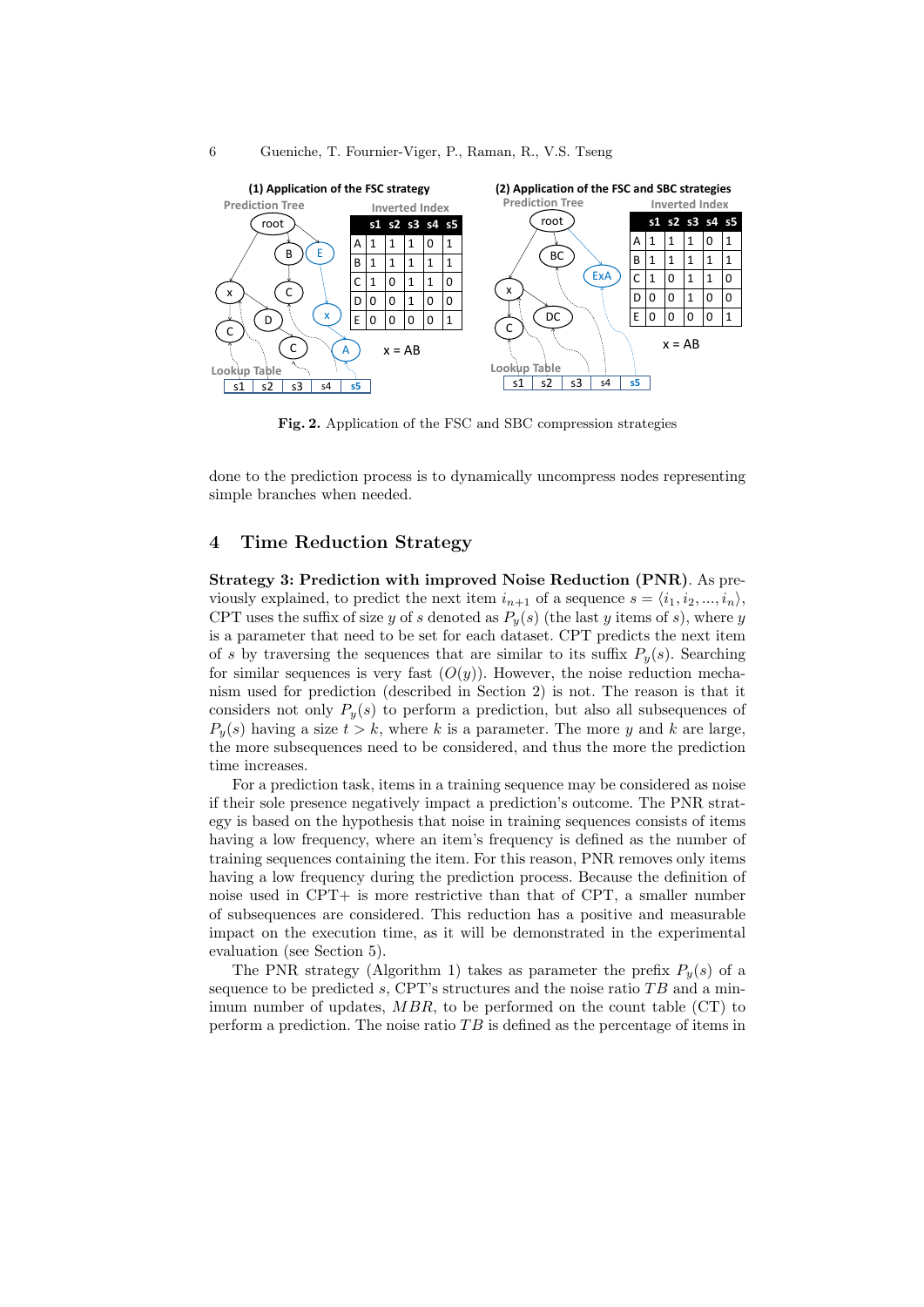a sequence that should be considered as noise. For example, a noise ratio of 0 indicates that sequences do not contain noise, while a ratio of 0.2 means that 20% of items in a sequence are considered as noise. PNR is a recursive procedure. To perform a prediction, we require that PNR consider a minimum number of subsequences derived from  $P_y(s)$ . PNR first removes noise from each subsequence. Then, the CT is updated using these subsequences. When the mimimum number of updates is reached, a prediction is performed as in CPT using the CT. The PNR strategy is a generalization of the noise reduction strategy used by CPT. Depending on how the parameters are set, PNR can reproduce the behavior of CPT's noise reduction strategy. The three main contributions brought by PNR are to require a minimum number of updates on the CT to perform a prediction, and to define noise based on the frequency of items, and to define noise proportionally to a sequence length. Finding the appropriate values for both  $TB$  and MBR can be achieved empirically.

| <b>Algorithm 1:</b> The prediction algorithm using PNR                                 |
|----------------------------------------------------------------------------------------|
| <b>input</b> : $P_y(s)$ : a sequence suffix, CPT: CPT's structures, TB: a noise ratio, |
| $MBR$ : minimum number of CT updates                                                   |
| <b>output:</b> $x$ : the predicted item(s)                                             |
| queue.add $(P_u(s))$ ;                                                                 |
| while $updateCount < MBR \wedge queue.netEmpty()$ do                                   |
| $\text{suffix} = \text{queue.next}();$                                                 |
| $noisyItems = selectLeastFrequency(TB);$                                               |
| for each noisy Item $\in$ noisy Items do                                               |
| $suffixWithoutNoise = removeItemFromSuffix(suffix, noisyItem);$                        |
| if $suffixWithoutNoise.length > 1$ then                                                |
| queue.add(suffixWithoutNoise);                                                         |
| end                                                                                    |
| updateCountTable(CPT.CT, suffixWithoutNoise);                                          |
| $updateCount++;$                                                                       |
| end                                                                                    |
| return performPrediction(CPT.CT);                                                      |
| end                                                                                    |

## 5 Experimental Evaluation

We have performed several experiments to compare the performance of  $CPT+$ against five state-of-the-art sequence prediction models: All-K-order Markov, DG, Lz78, PPM and TDAG. We picked these models to match the models used in the original paper describing CPT [5] and added both Lz78 and TDAG. To implement CPT+, we have obtained and modified the original source code of CPT [5]. To allow reproducing the experiments, the source code of the prediction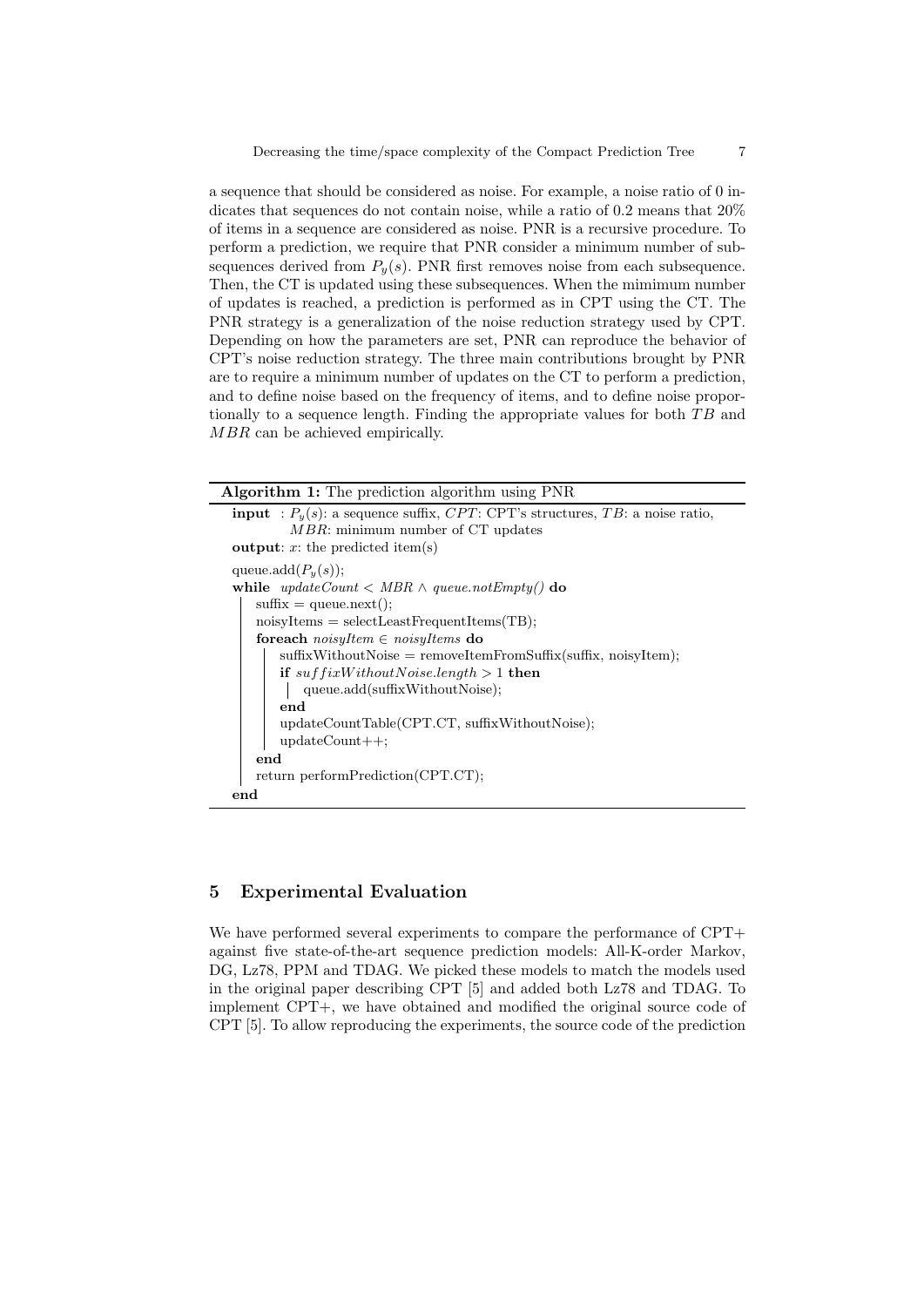models and datasets are provided at http://goo.gl/mL4Klx. All models are implemented using Java 8. Experiments have been performed on a computer with a dual core 4th generation Intel i5 with 8 GB RAM and a SSD drive connected with SATA 600. For all prediction models, we have empirically attempted to set their parameters to optimal values. PPM and LZ78 do not have parameters. DG and AKOM have respectively a window of four and an order of five. To avoid consuming an excessive amount of memory, TDAG has a maximum depth of 7. CPT has two parameters, splitLength and maxLevel and CPT+ has six parameters; three for the FSC strategy, two for the PNR strategy and *splitLength* from CPT. The values of these parameters have also been empirically found and are provided in the project source code. Experiment specific parameters are the minimum and maximum length of sequences used, the number of items to be considered to perform a prediction (the suffix length) and the number of items used to verify the prediction (called the consequent length). Let be a sequence  $s = \langle i_1, i_2, \ldots i_n \rangle$  having a suffix  $S(s)$  and a consequent  $C(s)$ . Each model takes the suffix as input and outputs a predicted item  $p$ . A prediction is deemed successful if p is the first item of  $C(s)$ . Datasets having various characteristics have

| Name                 | Sequence | Distinct   | Average | Type       |
|----------------------|----------|------------|---------|------------|
|                      | count    | item count | length  | of data    |
| <b>BMS</b>           | 15,806   | 495        | 6.01    | webpages   |
| <b>KOSARAK</b>       | 638,811  | 39,998     | 11.64   | webpages   |
| <b>FIFA</b>          | 573,060  | 13,749     | 45.32   | webpages   |
| <b>MSNBC</b>         | 250,697  | 17         | 3.28    | webpages   |
| <b>SIGN</b>          | 730      | 267        | 93.00   | language   |
| BIBLE Word $42,436$  |          | 76         | 18.93   | sentences  |
| BIBLE Char $ 32,502$ |          | 75         | 128.35  | characters |

Table 1. Datasets

been used (see Table 1) such as short/long sequences, sparse/dense sequences, small/large alphabets and various types of data. The BMS, Kosarak, MSNB and FIFA datasets consist of sequences of webpages visited by users on a website. In this scenario, prediction models are applied to predict the next webpage that a user will visit. The SIGN dataset is a set of sentences in sign language transcribed from videos. Bible Word and Bible Char are two datasets originating from the Bible. The former is the set of sentences divided into words. The latter is the set of sentences divided into characters. In both datasets, a sentence represents a sequence.

To evaluate prediction models, a prediction can be either a success if the prediction is accurate, a failure if the prediction is inaccurate or a no match if the prediction model is unable to perform a prediction. Four performance measures are used in experiments: Coverage is the ratio of sequences without prediction against the total number of test sequences. Accuracy is the number of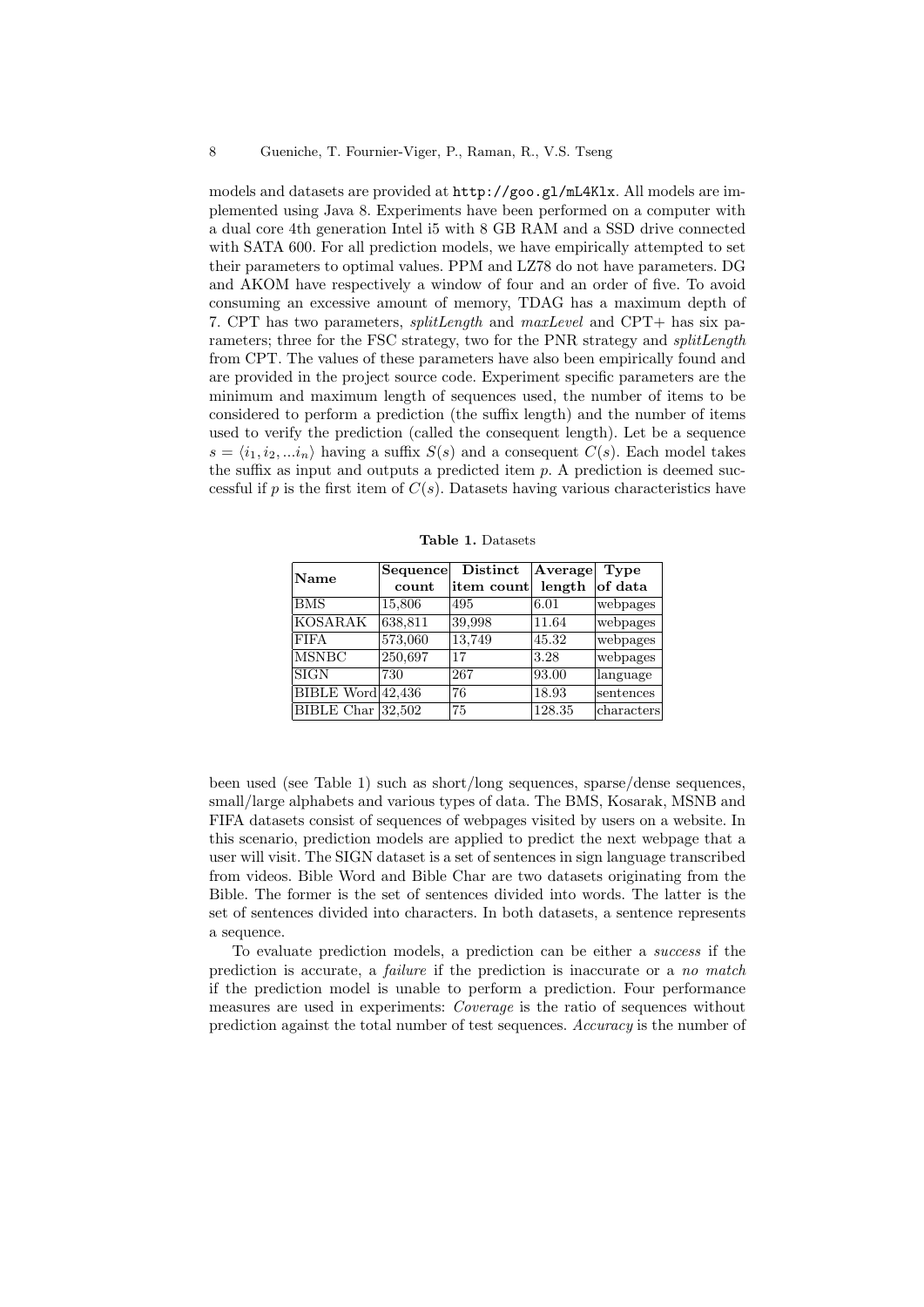successful predictions against the total number of test sequences. Training time is the time taken to build a model using the training sequences Testing time is the time taken to make a prediction for all test sequences using a model.

Experiment 1: Optimizations comparison. We have first evaluated strategies that aims to reduce the space complexity of CPT (cf. Section 3) by measuring the compression rate and the amount of time spent for training. Other measures such as prediction time, coverage and accuracy are not influenced by the compression. For a prediction tree A having s nodes before compression and s2 nodes after compression, the compression rate  $tc_a$  of A is defined as  $tc = 1 - (s2/s)$ , a real number in the [0,1[ interval. A larger value means a higher compression. The two strategies are first evaluated separately (denoted as FSC and SBC) and then together (denoted as CPT+). Compression provides a spatial gain but increases execution time. Figure 3 illustrates this relationship for each compression strategy.



Fig. 3. Compression rate and training time of the compression strategies

pression rate of  $48.55\%$  with a small standard deviation  $(6.7\%)$  and SBC offers -o It can also be observed in Fig. 3 (left) that the ending on the dataset from  $58.90\%$  to  $98.65\%$ . FSC  $100$ ,  $100$ ,  $100$ ,  $100$ ,  $100$ ,  $100$ ,  $100$ ,  $100$ (15.9%). For each tested dataset, SBS has a compression rate very similar to  $\cdots$ pending on the dataset from  $58.90\%$  to  $98.65\%$ . FSC provides an average com-It can also be observed in Fig. 3 (left) that the compression rate varies dean average compression rate of 77.87% with a much larger standard deviation CPT+ with the exception of MSNBC and Bible Char. It accounts for most of CPT+ compression rate and thus making FSC relevant only in applications requiring a smaller model. MSNBC is the least affected by the compression strategies. The reason is that MSNBC has a very small alphabet and thus that the tree is naturally compressed because its branches are highly overlapping. In fact, MSNBC has only 17 distinct items, although the length of its sequences is similar to the other datasets.The dataset where the SBC and SFC strategies provide the highest compression rate is SIGN. Even though SIGN contains a small number of sequences, each sequence is very long (an average of 93 items). It causes the branches of SIGN's prediction tree to rarely overlap, and a large amount of its nodes only have a single child. SIGN is a very good candidate for applying the SBC strategy. Using only SBC, a compression rate of 98.60 % is attained for SIGN.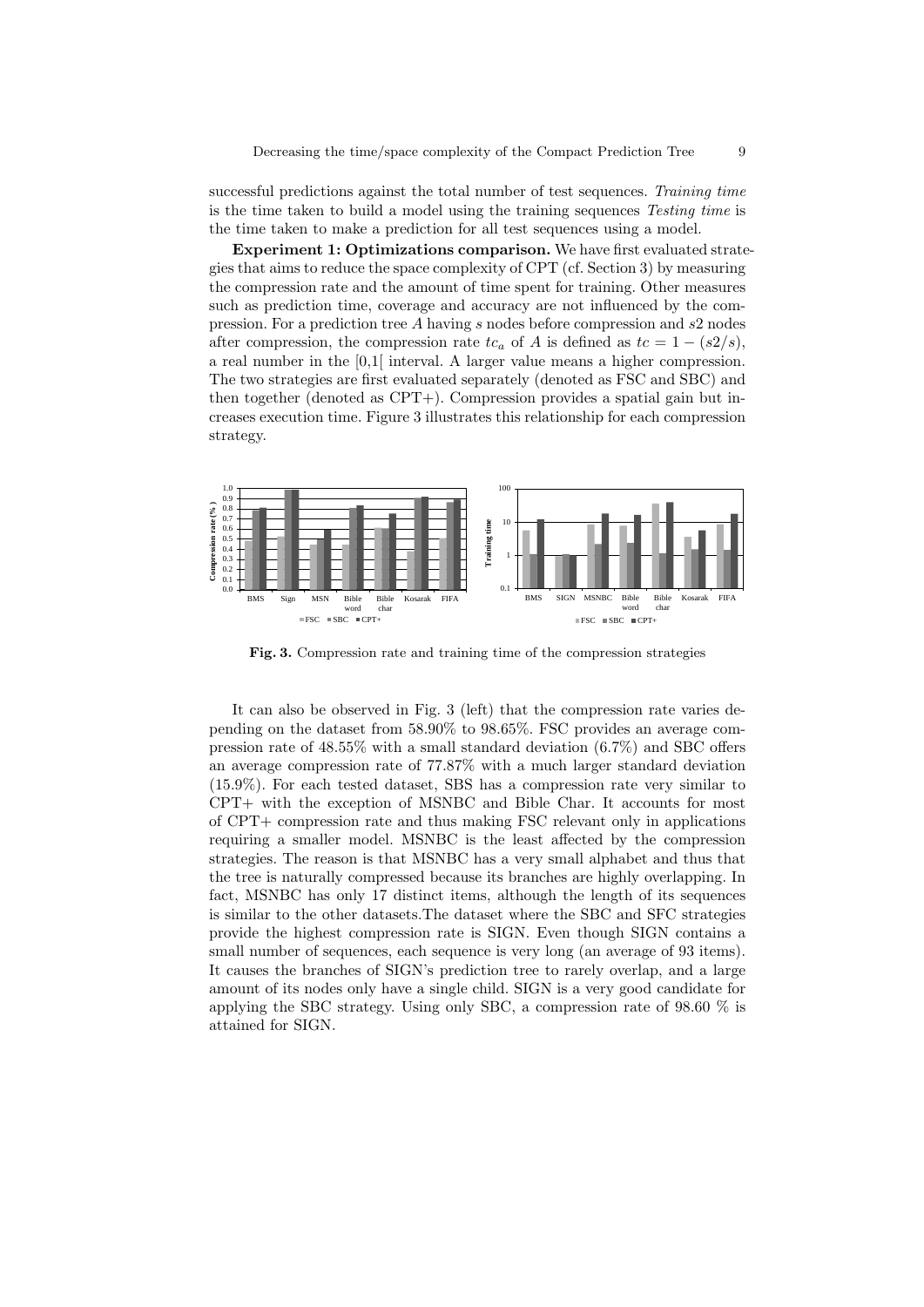#### 10 Gueniche, T. Fournier-Viger, P., Raman, R., V.S. Tseng

Figure 3 also illustrates the training time for the FSC and SBC strategies. It is measured as a multiplicative factor of CPT's training time. For example, a factor  $x$  for SBC means that the training time using SBC was  $x$  times longer than that of CPT without SBC. A small factor, close to one, means the additional training time was small. It is interesting to observe how the training time when both strategies are combined is less than the sum of their respective training time. Althought SBC and FSC are independently applied to CPT, SBC reduces the execution time of FSC because less branches have to be compressed. Overall, SBC has a small impact on the training time while providing most of the compression gain, this makes SBS the most profitable strategy. While SFC has a higher impact on the training time, SFC enhances the compression rate for each dataset.

We also evaluated the performance improvement in terms of execution time and accuracy obtained by applying the PNR strategy. Fig. 4 (left) compares the prediction time of CPT+ (with PNR) with that of CPT. The execution time is reduced for most datasets and is up to 4.5 times smaller for SIGN and MSNBC. For Bible Word and FIFA, prediction times have increased but a higher accuracy is obtained, as shown in Fig. 4 (right). The gain in prediction time for  $CPT+$  is dependant on both PNR and CPT parameters. This gain is thus dataset specific and non linear because of the difference in complexity of CPT and CPT+. The influence of PNR on accuracy is positive for all datasets except MSNBC. For Bible Word, the improvement is as high as 5.47%. PNR is thus a very effective strategy to reduce the prediction time while providing an increase in prediction accuracy.



Fig. 4. Execution time and accuracy gains provided by the PNR strategy

Experiment 2: Scalability. In this experiment we compared the spatial complexity of CPT+ (with both compression strategies) against CPT, All-Korder Markov, DG, Lz78, PPM and TDAG. Only the FIFA and Kosarak datasets were used in this experiment because of their large number of sequences. In Fig. 5, the spatial size of each model is evaluated against a quadratically growing set of training sequences - up to 128,000 sequences. Both PPM and DG have a sub linear growth which makes them suitable for large datasets. CPT+'s growth is only an order of magnitude larger than PPM and DG and a few orders less than CPT, TDAG and LZ78. The compression rate of CPT+ tends to slightly dimin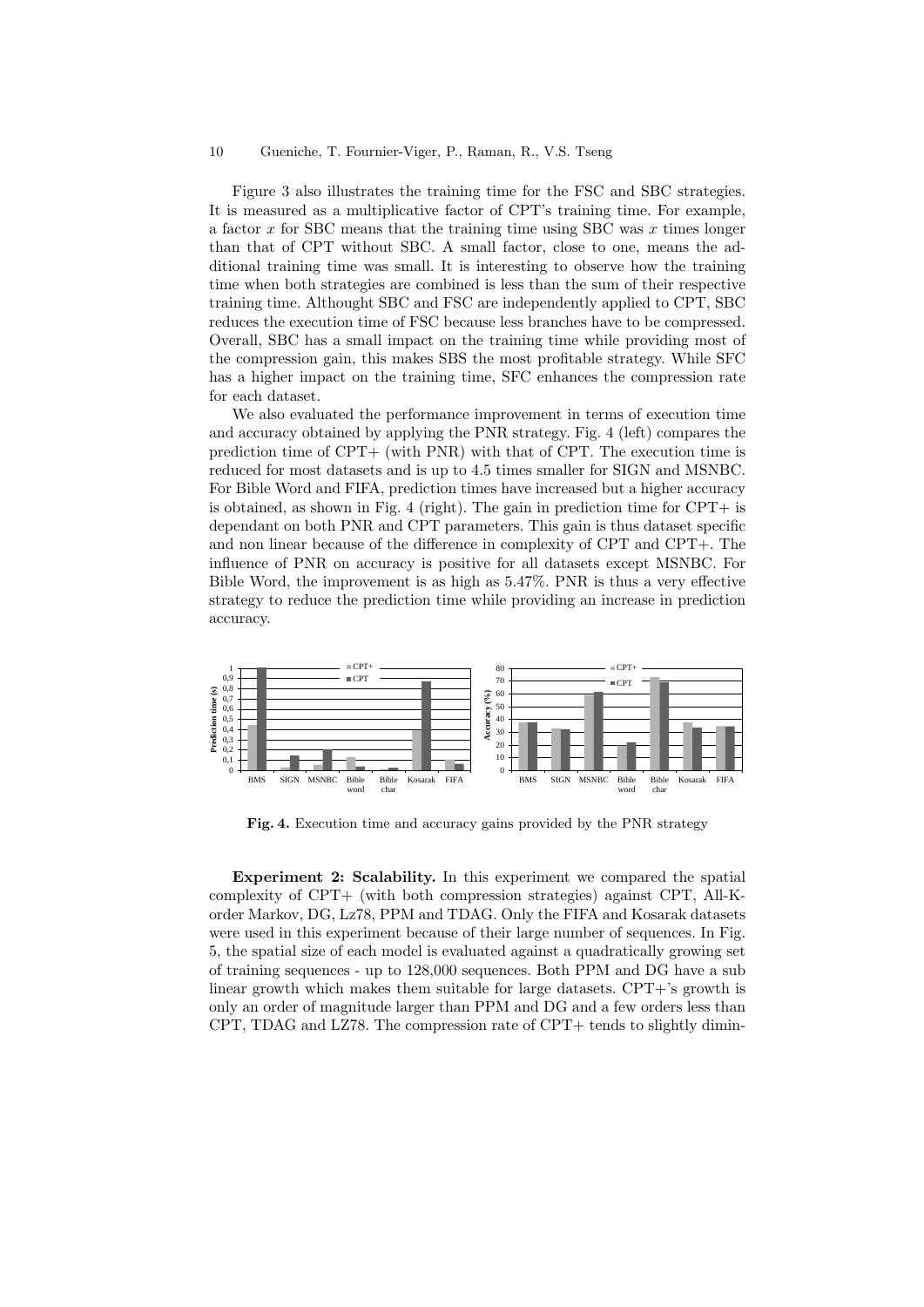ish as the number of sequences grows. This is due to more branches overlapping in the prediction tree, a phenomenon that can generally be observed in tries.

An interesting observation is that for both datasets, when the number of training sequences is smaller than the number of items,  $CPT+$  has a smaller footprint than the other prediction models. For the FIFA dataset, when 1000 sequences are used, CPT+'s node count is 901 compared to the 1847 unique items in the alphabet. Results are similar for Kosarak. Models such as PPM and DG can't achieve such a small footprint in these use cases because they have a least one node per unique item. **Compression rate (% )**  $\overline{a}$ nı<br>de<br>r<br>i



Fig. 5. Scalability of the prediction models.

Experiment 3: Comparison with other prediction models. In experiment 1, we have compared the prediction accuracy of CPT+ and CPT to assess the improvement obtained by applying the PNR strategy. In this experiment, we compare the accuracy of CPT+ with five state-of-the-art prediction models commonly used in the literature, All-K-order Markov, DG, Lz78, PPM et TDAG, on the same datasets. Each prediction model has been trained and tested using k-fold cross validation with  $k = 14$  to obtain a low variance for each run. Table 2 shows the prediction accuracy obtained by each model. Results indicates that CPT+ offers a generally higher accuracy than the compared models from the literature while also being more consistent across the various datasets.

| Datasets CPT+CPT AKOMDG LZ78 PPM TDAG |                            |             |             |                         |                                               |      |
|---------------------------------------|----------------------------|-------------|-------------|-------------------------|-----------------------------------------------|------|
| <b>BMS</b>                            | 38.25                      | 37.90 31.26 |             |                         | 36.46 33.46 31.06 6.95                        |      |
| <b>SIGN</b>                           | <b>33.01</b> $ 32.33 8.63$ |             |             |                         | $\vert 3.01 \vert 4.79 \vert 4.25 \vert 0.00$ |      |
| MSNBC  61.50                          |                            | 61.64 47.88 |             |                         | 55.68 43.64  38.06  31.14                     |      |
| Bible word 27.52                      |                            |             | 22.05 38.68 |                         | 24.92 27.39 27.06 23.33                       |      |
| Bible char $ 73.52\rangle$            |                            | 69.14 7.96  |             | $ 0.00 \t 3.02 \t 0.10$ |                                               | 9.90 |
| Kosarak                               | 37.64                      | 33.82 20.52 |             |                         | 30.82 20.50 23.86 1.06                        |      |
| <b>FIFA</b>                           | 35.94                      | 34.56 25.88 |             |                         | 24.78 24.64 22.84 7.14                        |      |

Table 2. Predictions models and their accuracy